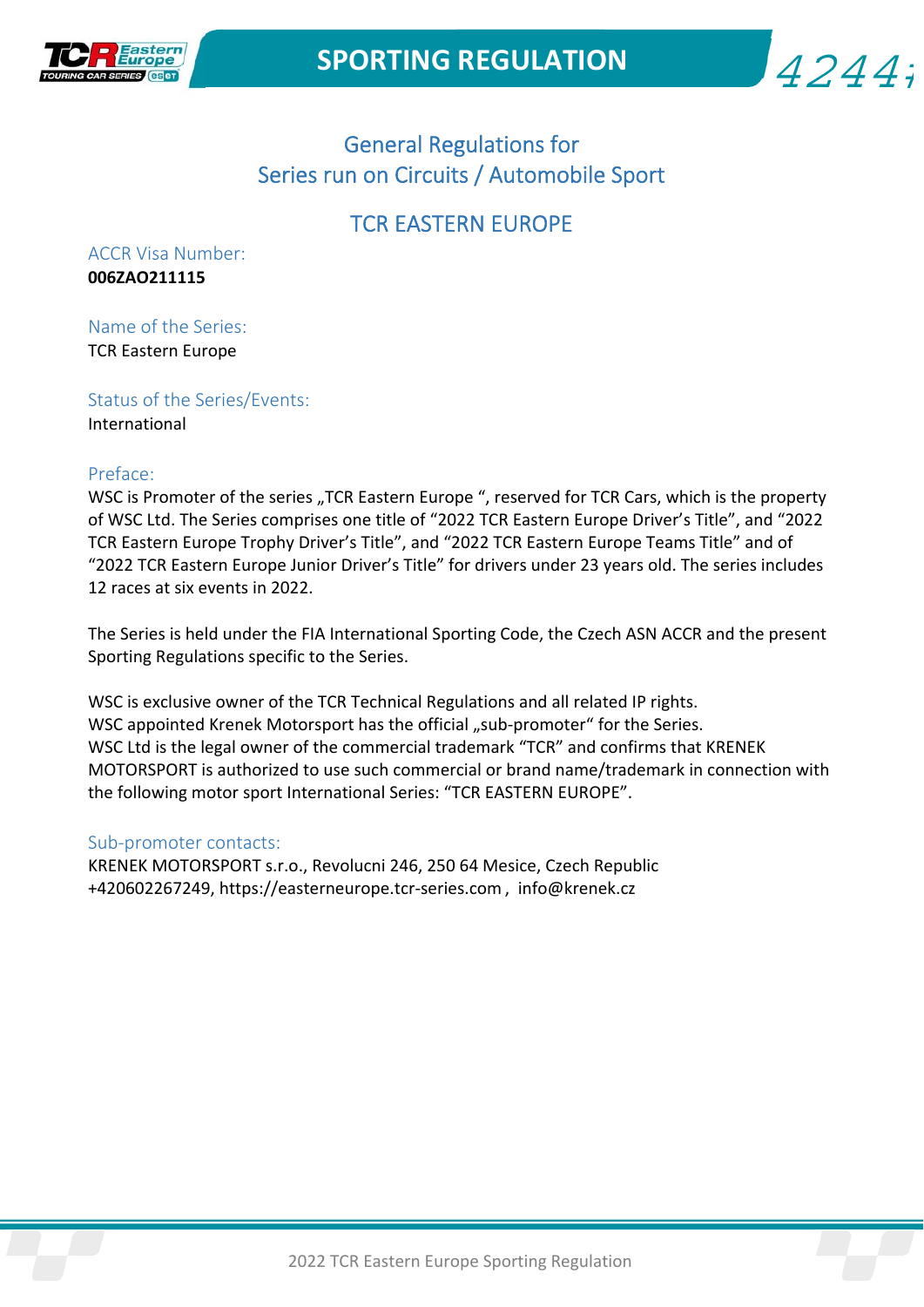



## **Contents**

| 6.2 DECLARATION BY THE ENTRANT, DRIVER AND PASSENGER ON THE EXCLUSION OF LIABILITY, DISCLAIMER OF THE VEHICLE |
|---------------------------------------------------------------------------------------------------------------|
|                                                                                                               |
|                                                                                                               |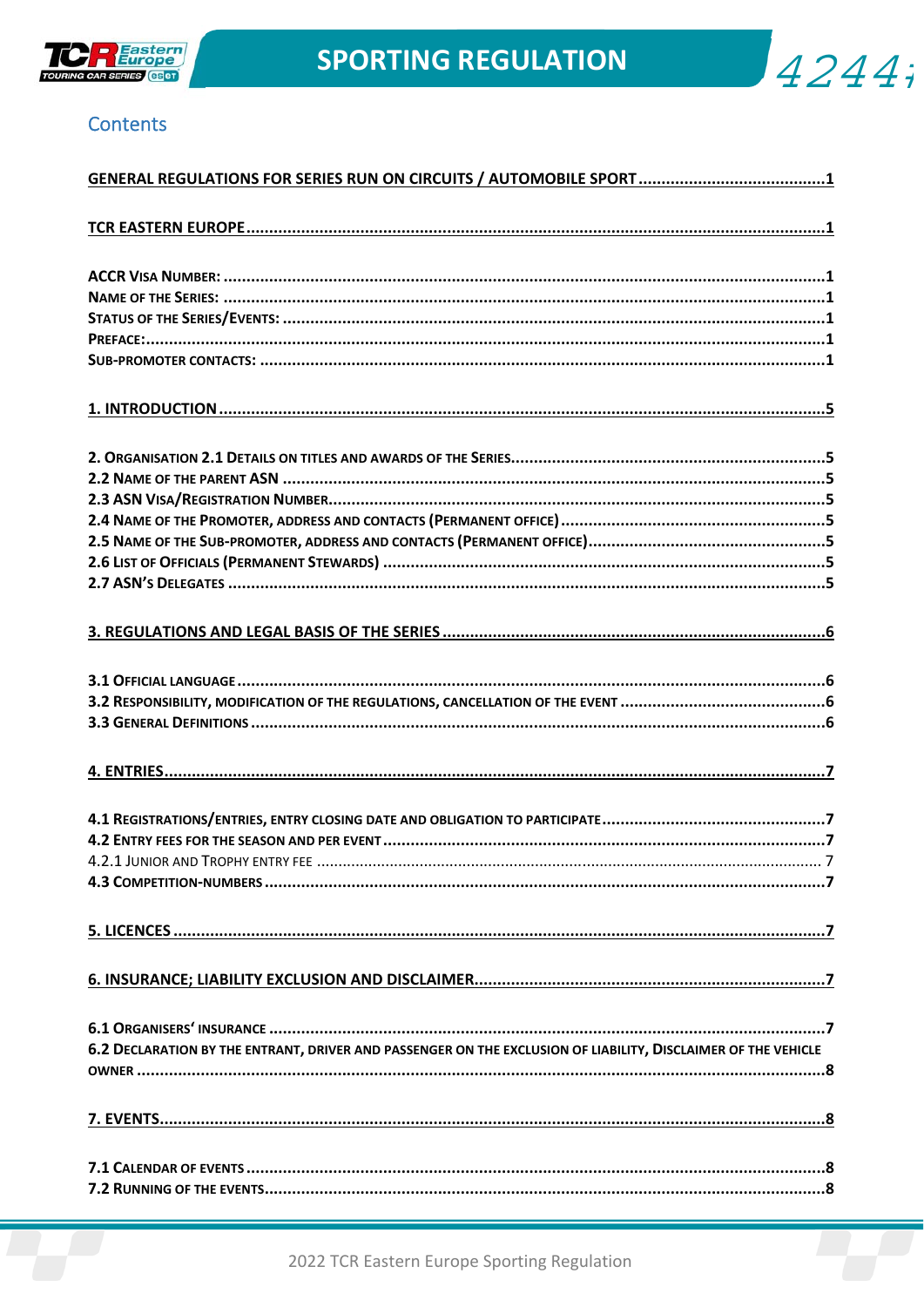

 $4244$ 

| 15. BALANCE OF PERFORMANCE AND COMPENSATION WEIGHT AUTOMATIC FORMULA12 |  |
|------------------------------------------------------------------------|--|
|                                                                        |  |
|                                                                        |  |
|                                                                        |  |
|                                                                        |  |
|                                                                        |  |
|                                                                        |  |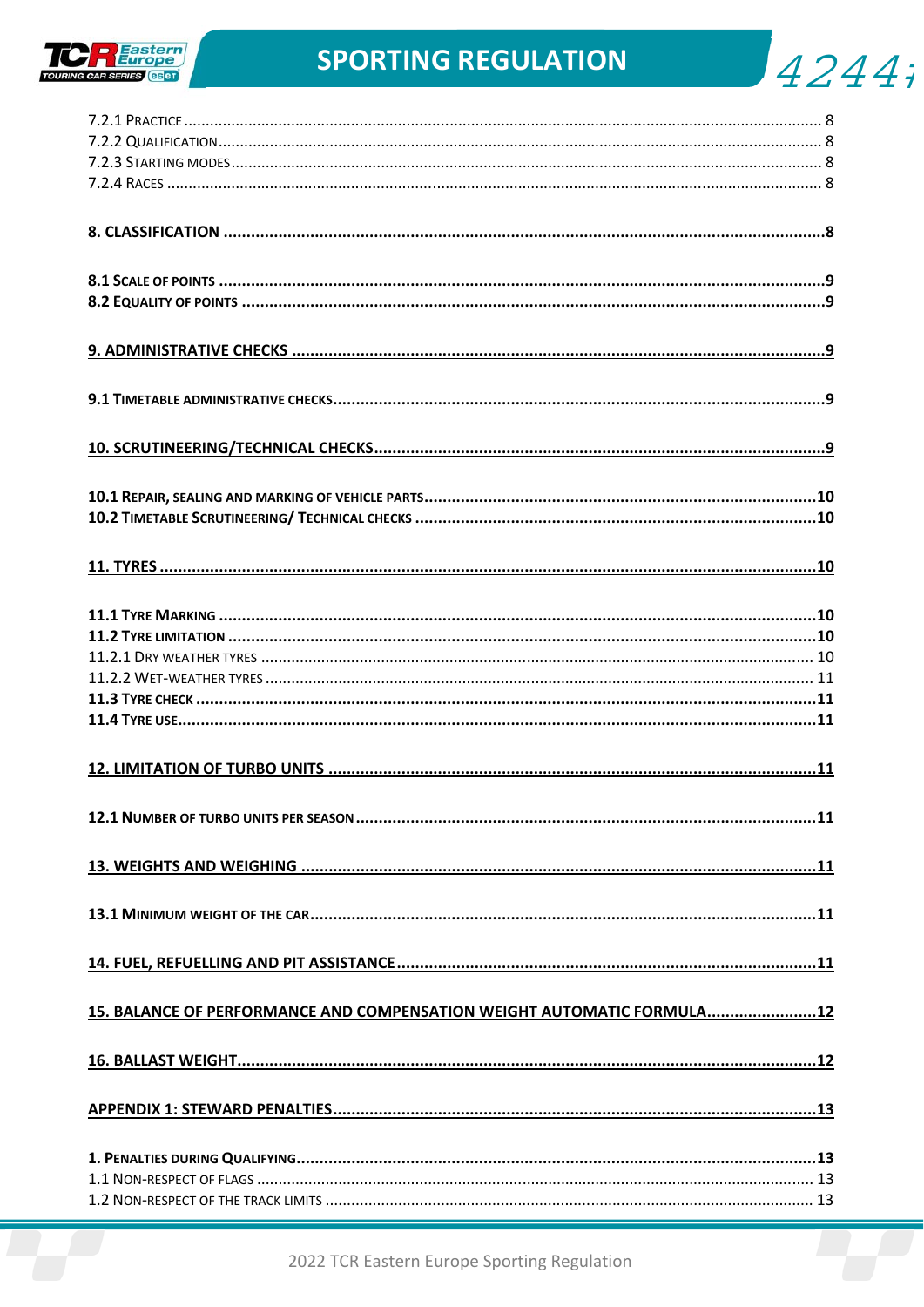

| J4244; |  |  |
|--------|--|--|
|        |  |  |

| 2.4 CONTACT IN FORMATION LAP, UNDER SAFETY CAR PROCEDURE OR AFTER THE FINISH OF THE RACE  13 |  |
|----------------------------------------------------------------------------------------------|--|
|                                                                                              |  |
|                                                                                              |  |
|                                                                                              |  |
|                                                                                              |  |
|                                                                                              |  |
|                                                                                              |  |
|                                                                                              |  |
|                                                                                              |  |
|                                                                                              |  |
|                                                                                              |  |
|                                                                                              |  |
|                                                                                              |  |
|                                                                                              |  |

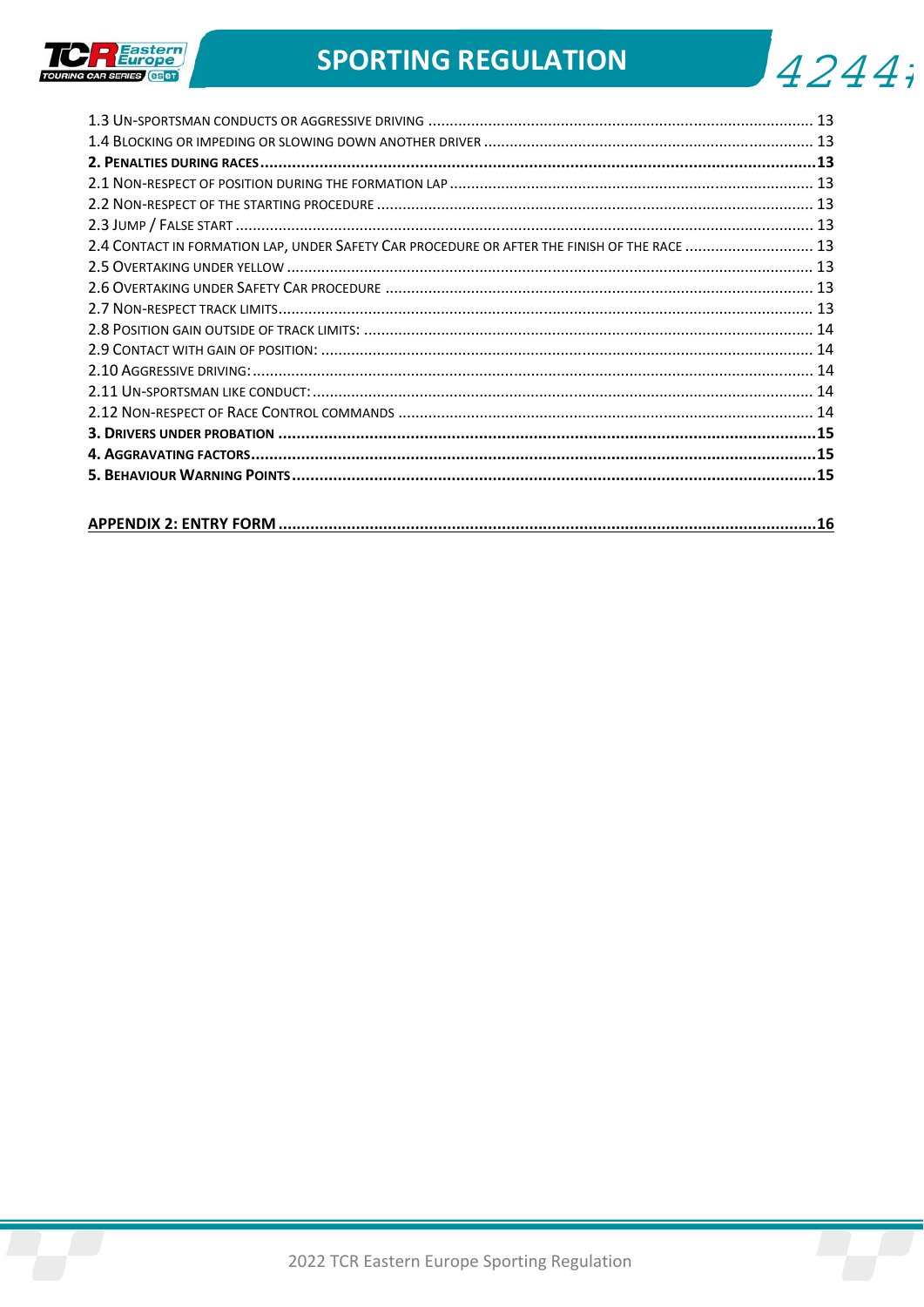4244;



# 1. Introduction

The series TCR Eastern Europe will be organised in conformity with the provisions of the International Sporting Code and its appendices (the Code), the FIA General Prescriptions on circuits and the National Sporting Regulations of the ACCR. It will be run in conformity with the Series' sporting regulations and the 2022 TCR Technical Regulations, the latter being in conformity with the safety prescriptions of FIA Appendix J (Article 253 and 277).

The events will be organised in compliance with the ACCR General Event and Circuit Regulations unless stated otherwise in following or in the Supplementary Event Regulations of the corresponding event.

## 2. Organisation

## 2.1 Details on titles and awards of the Series

Krenek Motorsport s.r.o., hereinafter referred to as series sub‐promoter, organises the TCR Eastern Europe for the year 2022. There shall be a drivers', a team and junior classification.

## 2.2 Name of the parent ASN

ACCR – Autoklub České republiky

#### 2.3 ASN Visa/Registration Number

The series based on these Sporting Regulations has been approved by the ACCR on  $\ldots$ … visa number ………….

#### 2.4 Name of the Promoter, address and contacts (Permanent office)

WSC Ltd, 10 Philpot Lane, 1st Floor, London EC3M 8AA, United Kingdom, Mrs Nunzia Corvino, Tel: +44 1223 322230, Mobile: +41 799 282261, E-mail: nunzia.corvino@tcr-series.com, https://easterneurope.tcr‐series.com

#### 2.5 Name of the Sub‐promoter, address and contacts (Permanent office)

KRENEK MOTORSPORT s.r.o., Revolucni 246, 250 64 Mesice, Czech Republic, Mr. Josef Krenek, Tel: +420 283 981 766, Mobile +420 602 267249, E‐Mail: info@krenek.cz, https://easterneurope.tcr‐ series.com

## 2.6 List of Officials (Permanent Stewards)

#### N/A

The Stewards officiate as an independent body under the authority of a chairman. The interpretation of the Supplementary Event Regulations, of these Regulations and of regulation‐ related bulletins issued for the events shall be reserved to the Stewards and the ACCR jurisdiction.

## 2.7 ASN's Delegates

The ASN's Delegates are listed in the relevant Supplementary Event Regulations.

The role of the ACCR delegates is to help the officials of the event in their duties, to see within their fields of competence that all the regulations governing the TCR Eastern Europe are respected, to make any comments they judge necessary and to draw up any reports concerning the event required by the ACCR.

The Technical Delegate nominated by the ACCR will be responsible for the complete scrutineering and the technical checks carried out during the TCR Eastern Europe. He has full authority over the scrutineers and assistant scrutineers assigned to him and reports to the Race Director / Clerk of the Course and the Stewards. The Technical Delegate may at any time during an event carry out any checks or order checks to be carried out in accordance with the relevant Technical Regulations.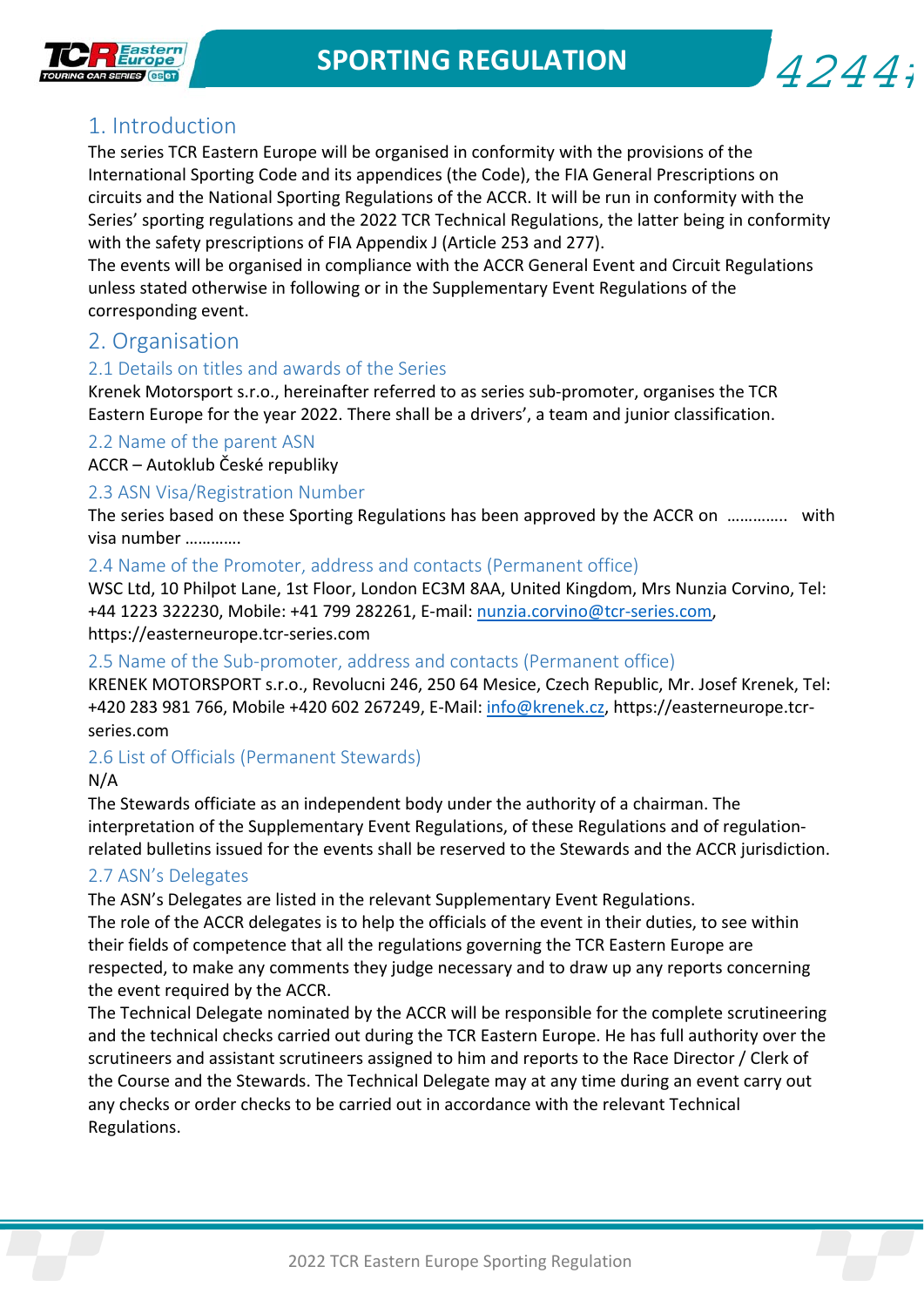

 $4244:$ 



This series is governed by the following regulations: FIA International Sporting Code (ISC) and its appendices ACCR Event Regulations ACCR Circuit Regulations ACCR Licence Regulations ACCR Legal System and Code of Procedure (RuVO), FIA Judicial and Disciplinary Rules ACCR Decisions and Provisions ACCR Environmental Guidelines Anti‐Doping Regulations of the national and international Anti‐Doping Agency (WADA/NADA Code) as well as the Anti‐Doping Regulations of the FIA Sporting and Technical Regulations of this Series and the ACCR approved modifications and supplements (Bulletins) Supplementary Event Regulations including modifications and supplements (Bulletins) 2022 TCR Technical Regulations Promoter's Regulations of the TCR Eastern Europe FIA Code of Ethics and Code of Behaviour and ACCR Code of Ethics Other FIA and ACCR regulations The internal ACCR regulations for licenced stewards shall not apply.

## 3.1 Official language

English

Only the English and ACCR approved text of the Regulations will be binding. Headings and typeface in this document are for ease of reference only and do not form part of these Sporting Regulations.

The official language of the "2022 TCR Technical Regulations" is English.

#### 3.2 Responsibility, modification of the regulations, cancellation of the event

The participants (entrants, drivers, passengers, vehicle proprietors and registered keepers) take part in the event at their own risks. They carry the exclusive responsibility under civil and criminal law for all the damages caused by them or the car used by them as far as no exclusion of liability has been concluded.

Modifications to these regulations may in principle be carried out only by the relevant authorities. After the beginning of the event, modifications should be carried out only by the Stewards of the event by means of bulletins, but only in case of necessity for safety reasons and/or reasons of force majeure, or by order of the authorities, or concerning the details given in the regulations about the length of the track, the duration of the races, the number of laps and the officials and marshals, or in case of an obvious mistake in the regulations.

The organiser reserves the right to cancel or postpone the entire event or a particular race for the aforementioned reasons, subject to the agreement of the respective ASN and of the FIA, and as far as the calendar is concerned, claim for damages or compensation or claim to performance are in this case excluded.

#### 3.3 General Definitions

Participants must ensure that their cars comply with the Sporting and Technical Regulations of the TCR Eastern Europe at any time during a TCR Eastern Europe Event 2022. It is the participants' obligation to produce evidence of conformity.

The Line is a single line which crosses both the track and the pit lane at an angle of 90° across the driving direction (hereinafter referred to as the Line). The lap times will be taken at the Line.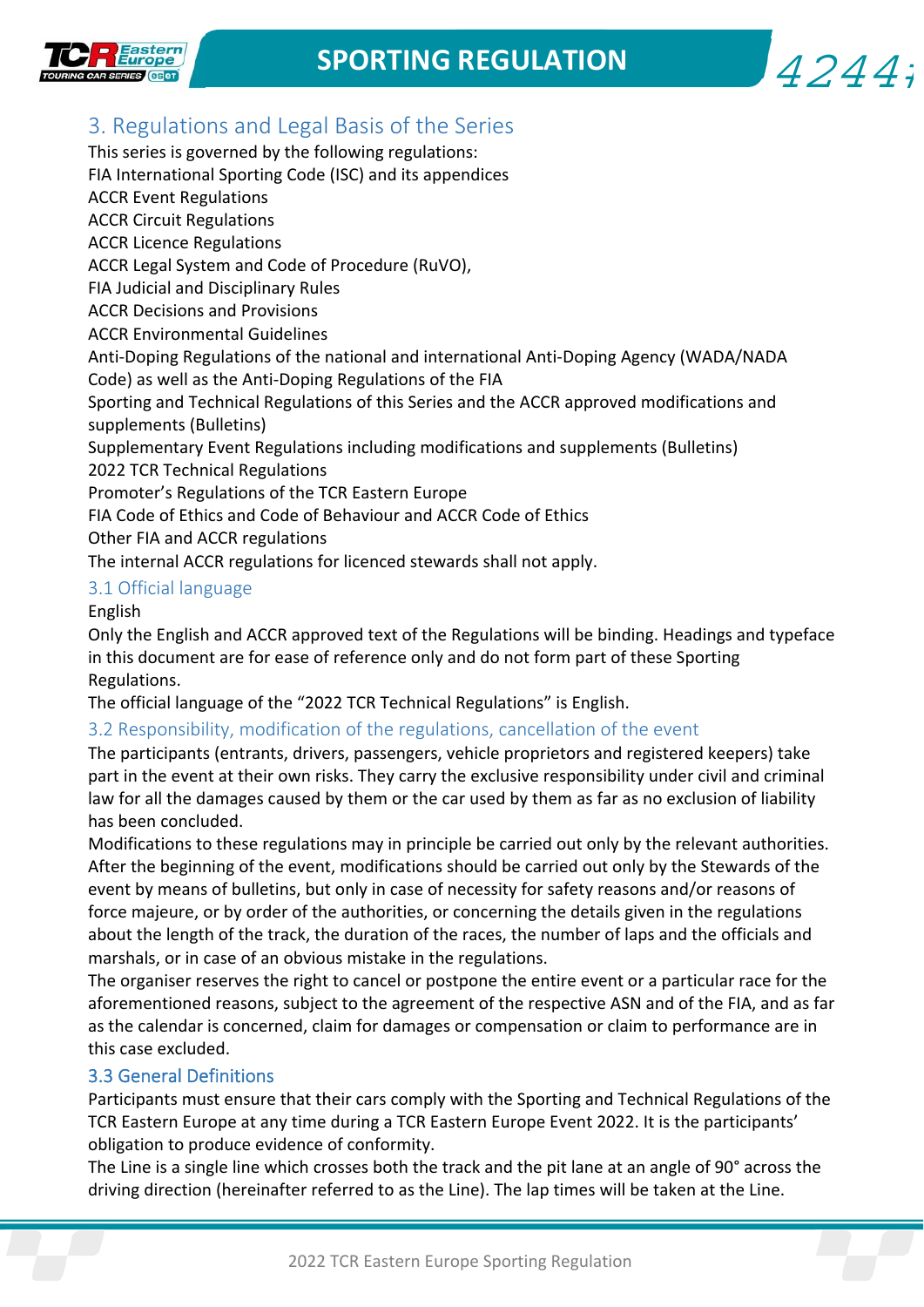



# 4. Entries

The total number of entries in the Championship 2022 is limited to 28 cars. Six additional entries may be accepted at the TCR Eastern Europe at Sub promoter discretion.

Entries for just one event/guest entries shall be possible, provided that the track licence of that event allows additional entries.

#### 4.1 Registrations/entries, entry closing date and obligation to participate

The entrant and/or driver must submit his application to be admitted to the 25.03.2022 by using the form provided by the series Sub promoter "Application for registration".

The series Sub promoter reserves the right to accept later applications.

The completely filled in and signed application must be sent to the following address:

KRENEK MOTORSPORT s.r.o., Revolucni 246, 250 64 Mesice, Czech Republic

With the submission of the "Application for registration", entrant and driver charge and authorise the series Sub‐promoter to submit entry forms on his behalf for those events which form part of the series TCR Eastern Europe (block entry).

With the registration, entrant and/or driver undertake to participate in all the events.

## 4.2 Entry fees for the season and per event

The registration/entry fees as well as a possible deposit are payable as specified on the "Application for registration". The following registration/entry fees are payable by the participants:

7.000  $€$  + VAT for any registration received on or before 28.02.2022 (incl. 4 slick tyres) Payment in rates possible (1<sup>st</sup> payment 3.500€ till 28.2, 2<sup>nd</sup> payment 3.500€ till 25.3.2022) 7.700 € + VAT for any registration received on or after 01.03.2022

1.600 € + VAT for one event

All the accepted participants will receive a written confirmation of their registration. The series Sub promoter reserves the right to refuse "Applications for registration" with having to give reasons.

## 4.2.1 Junior and Trophy entry fee

Reduced entry fee for junior (up to 23) and trophy (DSG and/or up to 2019 cars) drivers 5.000 € + VAT for any registration received on or before 28.02.2022 (incl. 4 slick tyres) Payment in rates possible (1<sup>st</sup> payment 2.500€ till 28.2, 2<sup>nd</sup> payment 2.500€ till 25.3.2022) 5.000 € + VAT for any registration received on or after 01.03.2022 1.000 € + VAT for one event

## 4.3 Competition‐numbers

The participants will get permanent competition‐numbers from the series Sub promoter for the whole season.

## 5. Licences

All drivers, competitors and officials participating in the Series must hold current and valid licences (minimum requirement is a FIA international Driver's licence grade D–Circuits / ITD‐C /) and, where applicable, valid licences and/or authorisations issued by their ASN.

# 6. Insurance; Liability exclusion and disclaimer

## 6.1 Organisers' insurance

In accordance with ACCR Event Regulations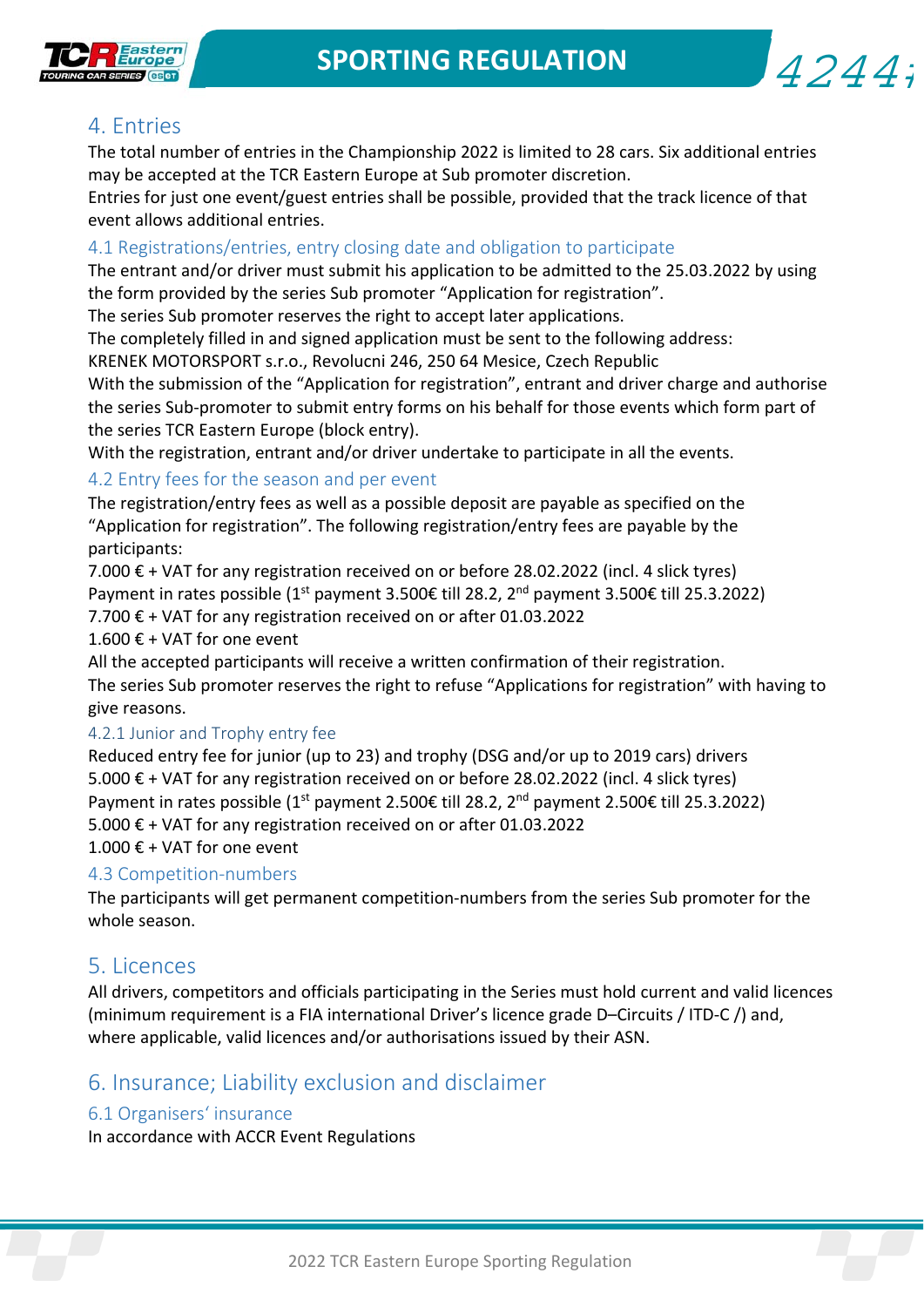



6.2 Declaration by the entrant, driver and passenger on the exclusion of liability, Disclaimer

## of the vehicle owner

In accordance with ACCR Event Regulations

# 7. Events

## 7.1 Calendar of events

08.‐10.04. Hungaroring 03.‐05.06. RedBullRing 24.‐26.06. Poznan 22.‐24.07. Grobnik 19.‐21.08. SlovakiaRing 02.‐04.09. Most

## 7.2 Running of the events

## 7.2.1 Practice

One free practice sessions of 20 to 30 Minutes are scheduled for each event.

## 7.2.2 Qualification

Any driver whose best qualifying lap exceeds 110% of the fastest lap will generally not be allowed to take part in the race. The driver may only start the corresponding race with the special approval of the Race Director. A written application must be submitted until at latest 75 minutes before the start of the formation lap.

One qualifying session of 25 minutes.

The starting grid for Race 1 as per Qualifying result (best lap time)

The starting grid for Race 2 as per race 1 result with reverse order for first 6 to 10 positions ‐ specified by lot after the race 1.

## 7.2.3 Starting modes

The races will be started as follows: Standing start with staggered formation (GP start)

## 7.2.4 Races

The races will run over the distance of 25 minutes.

# 8. Classification

The TCR Eastern Europe Drivers' title will be awarded to the driver who has scored the highest number of points at the end of the last race of the year 2022. All the results obtained during the Competition will be taken into consideration.

The TCR Eastern Europe Trophy Drivers' title will be awarded to the trophy driver who has scored the highest number of points at the end of the last race of the year 2022. All the results obtained during the Competition will be taken into consideration. Trophy drivers are all drivers who participate with 2019 (and older) cars and/or with DSG cars. The best-placed driver of each race of the trophy category shall receive podium honours.

The TCR Eastern Europe Junior Drivers' tittle will be awarded to the driver who has scored the highest number of points at the end of the last race of the year 2022. All the results obtained during the Competition will be taken into consideration. Junior drivers are all drivers who are born in the year 1998 or later. The best-placed driver of each race of the Junior category shall receive podium honours.

2022 TCR Eastern Europe Sporting Regulation The TCR Eastern Europe Teams' tittle will be awarded to the team (competitor) which has scored the highest total of points at the end of the last race of the year 2022. All the results obtained during the Competition will be taken into consideration.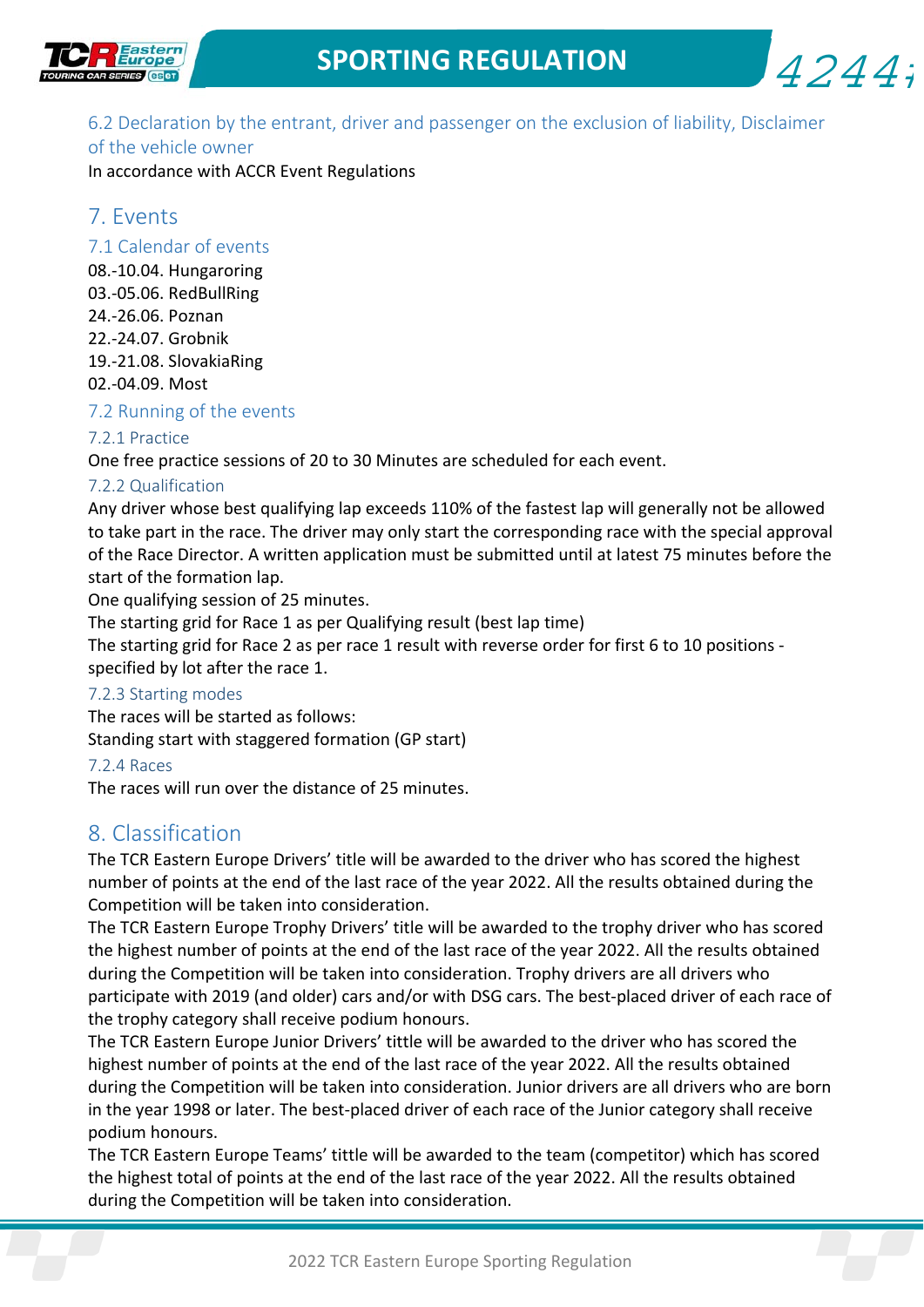

4244;

Each competitor with more than two entries must nominate teams of two cars, which will be taken into account for the team championship before the end of initial scrutineering of the very first event. Both cars of a team earn points for the team championship. Teams can only be formed with drivers of the same competitor. The team's name must contain the competitor's name und must be approved by the organizer.

#### 8.1 Scale of points

The car placed first will be the one having covered the scheduled distance with his car in the shortest time, including all eventual penalties.

In order to be classified a driver who has taken the start must have completed least 70 % of the winner's race distance.

If the race lasts 50% to 70% of the indicated minimum length, ½ of the points shall be awarded. To qualify for 50% of points a minimum of 3 starters must appear.

To qualify for 100% of points a minimum of 6 starters must appear.

The following points will be awarded:

 $25 - 18 - 15 - 12 - 10 - 8 - 6 - 4 - 2 - 1$ Additional points will be rewarded for: Fastest qualifying time:  $+3$  (1<sup>st</sup>)  $+2(2^{nd})$  +1(3<sup>rd</sup>) points Fastest race lap: +1 point

## 8.2 Equality of points

By equality of points in the final evaluation between several participants the number of  $1<sup>st</sup>$ , then 2<sup>nd</sup> and further results is crucial.

## 9. Administrative checks

The participants shall personally submit their Driver's/Entrants' and/or Sponsor Licences as well as an ASN authorisation (approval of their own ASN for foreign competitors/drivers) as well as a valid medical certificate of aptitude.

## 9.1 Timetable administrative checks

See relevant Supplementary Event Regulations or official notice board.

# 10. Scrutineering/Technical checks

The drivers or their representatives must present their race car and the compulsory driver's safety equipment at scrutineering. The car must be presented in the configuration as it will be used in the competition (incl. competition‐numbers), and it must comply with the applicable technical regulations.

The following car documents must be submitted:

☒Technical passport or registration document/motor vehicle registration certificate Part I

☒ Homologation form

☒ Certificate for rollover structure

Cars which have successfully passed Scrutineering shall be provided with a special identification by the Scrutineers. Any car failing to comply with the Technical Regulations shall be rejected by the Scrutineers.

The Scrutineers may carry out any kind of checks on the race cars at any time, also immediately before a car leaves the pit lane. The competitors must take this into consideration in their schedule.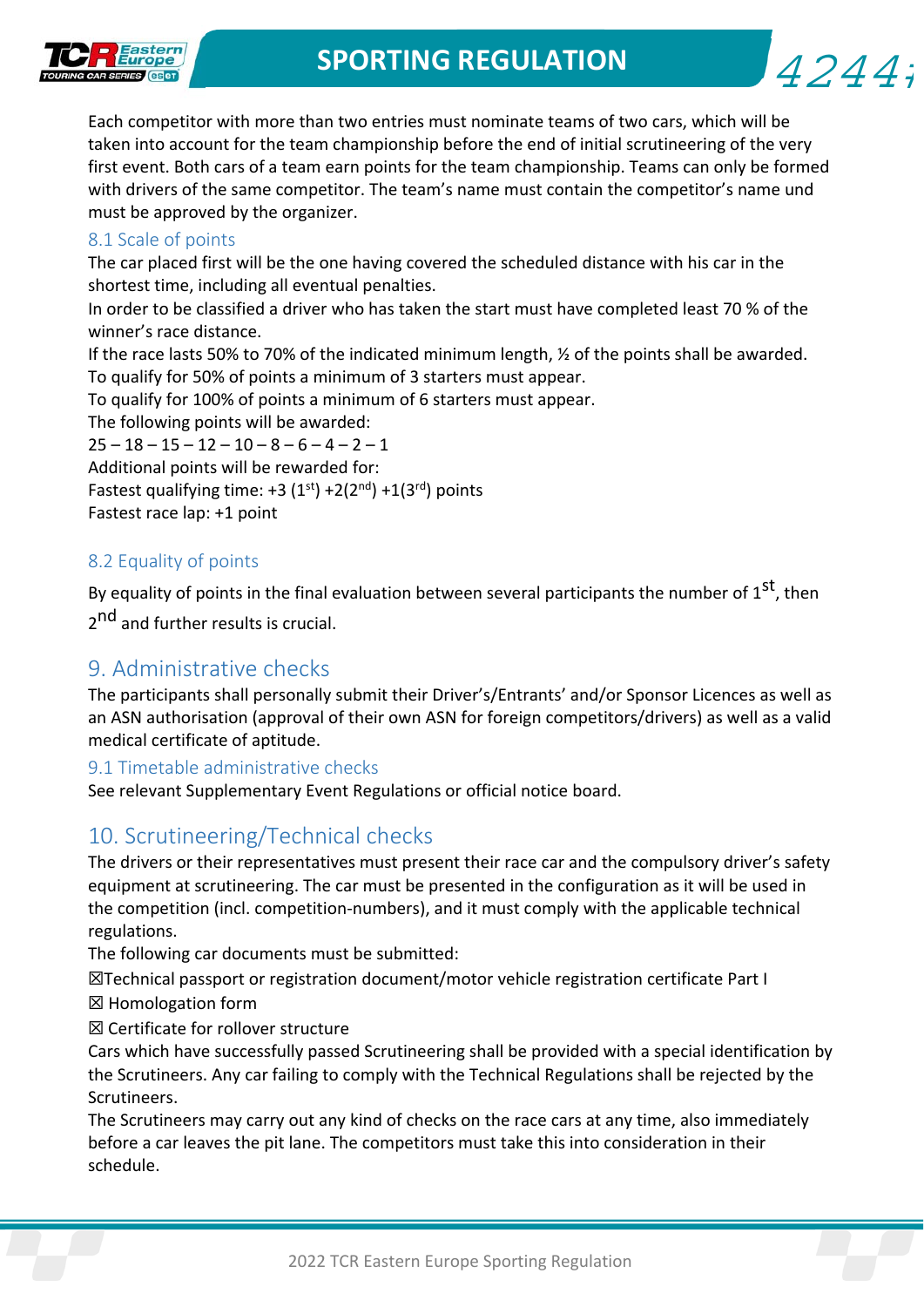$4244:$ 



The correct presentation of the series sponsors and of the competition numbers as indicated in TCR Eastern Europe Regulations shall be checked at Scrutineering. The participants shall have time until the first Qualifying to execute any adjustments requested.

In co-ordination with the Stewards and the Technical Delegate, the scrutineers or ACCR authorised persons may also check cars or car components after an event at a location other than the circuit area. The Stewards will be informed about the results of such checks. The race results remain provisional until the Stewards have decided.

The cost of disassembly or assembly due to post-inspection both during and after an event shall be borne by the competitor concerned.

10.1 Repair, sealing and marking of vehicle parts Engines and turbo units by the Technical Delegate

10.2 Timetable Scrutineering/ Technical checks

See Supplementary Event Regulations

## 11. Tyres

No tyres shall be used other than those provided by the permanent series supplier selected by the Sub promoter which is Kumho.

Any modification or cutting of the tyre tread or the tread pattern shall be prohibited. Any chemical, mechanical or thermal treatment of the tyres shall be prohibited. This prohibition includes the use of microwaves and/or infrared systems.

Exceptions:

It shall be permitted to cool the tyres with water.

Any dirt (stones / pick‐up) on the tyre tread of the dry‐weather tyres may only be removed by means of thermal‐mechanical scrapers.

Increasing tyre temperature above the ambient temperature by any device or fixture shall be prohibited. Tyres shall not be covered while vehicles line up in the starting grid.

The tyres may only be filled with chemically unmodified ambient air or with nitrogen.

## 11.1 Tyre Marking

All dry‐weather tyres shall carry a bar code label incorporated during their manufacture and allowing unambiguous identification of each tyre. Prior to the Qualifying of an TCR Eastern Europe event, the bar code labels of the dry‐weather tyres eligible for that event shall be registered by the Scrutineers.

The following must be respected:

All tyres to be newly registered must come from the stock of the tyre supplier present at the circuit.

The tyre supplier may not take back tyres which have already been registered by the Scrutineers. Reports indicating the registered bar code numbers shall be submitted to the participants for verification and signing

## 11.2 Tyre limitation

## 11.2.1 Dry weather tyres

Each driver shall be allocated a maximum of eight new tyres for qualifying and the races of an event.

In addition, the maximum of 12 tyres that were allocated to a driver at a previous event of the TCR Eastern Europe may be nominated for each driver for the qualifying and races of an event. The total number of tyres for each driver and event must not exceed 12. The barcode numbers of these tyres must be communicated to the Technical Delegate or his representative in writing before the start of the event.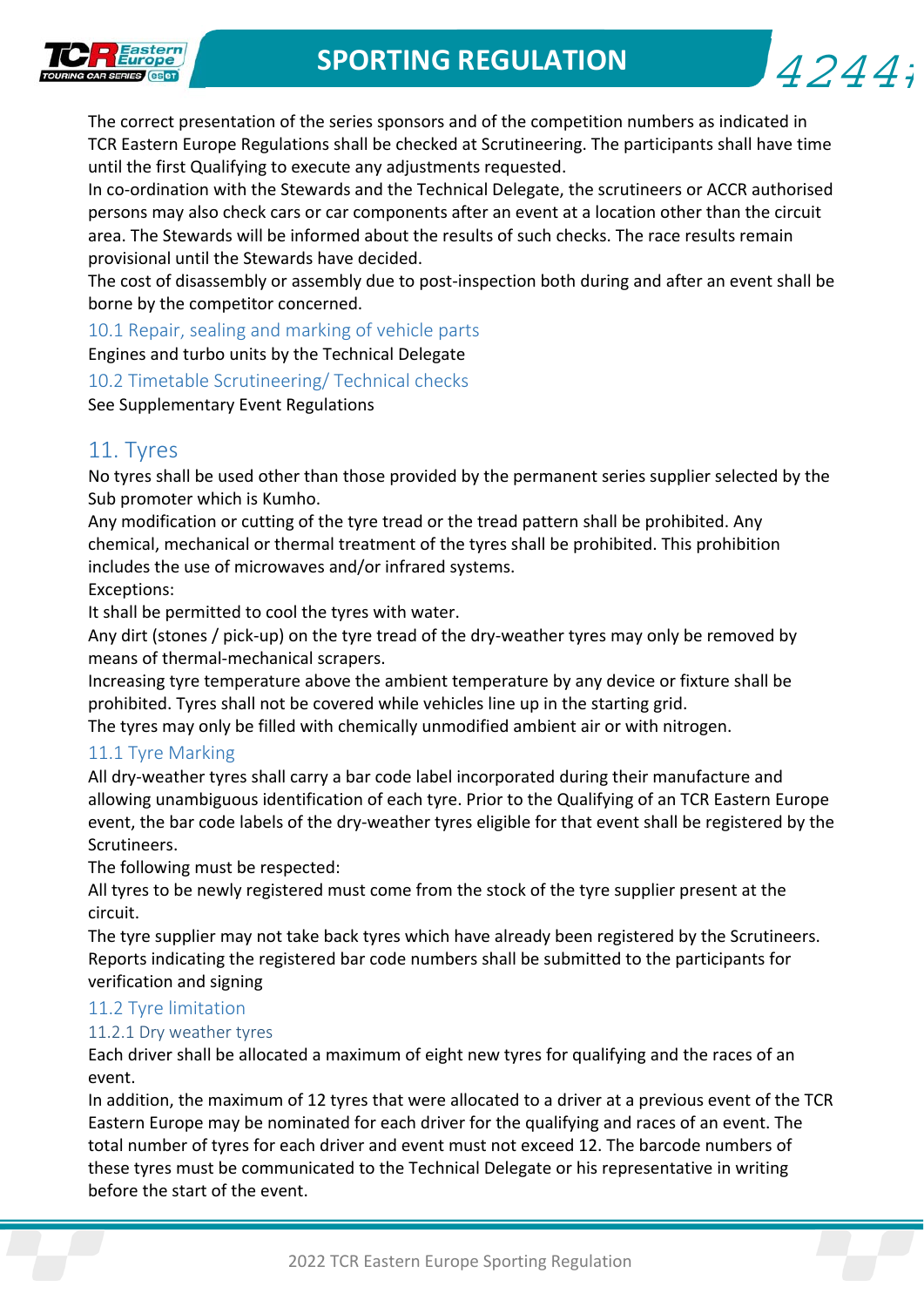

4244;

At the first event, each driver may be allocated no more than six new tyres instead of the used tyres. The same shall apply to guest starters who are participating in an event for the first time in a season.

#### 11.2.2 Wet‐weather tyres

There are no restrictions on the number of wet-weather tyres used.

#### 11.3 Tyre check

At any time during an event, the Scrutineers and the official assistant Scrutineers may check the tyres in relation to their correct identification and for compliance with the regulations. All participants must allow such checks and provide the necessary assistance for them to be carried out.

#### 11.4 Tyre use

Wet-weather tyres shall only be used during Qualifying, or a Race, if the Race Director has declared the session a Wet Practice or Wet Race.

## 12. Limitation of turbo units

No appeal may be lodged against a decision by the stewards, concerning a breach of the regulations on the limitation of turbo units.

#### 12.1 Number of turbo units per season

Number of permitted turbo units per season: 3.

Any change of the turbo unit by the competitor must be requested in writing to the Technical Delegate. No more than two changes (2) of the turbo unit per car are permitted without being penalized. Every further change of a turbo unit is penalized automatically with a drop to the back of the grid in the next race, the competitor takes part in. However, a penalty will not be incurred if the turbocharger is changed together with the engine unit.

## 13. Weights and weighing

A weighing tolerance of 2 kg shall be taken into consideration for determining the actual weight. The weighing result shall be a decision of a judge of fact.

#### 13.1 Minimum weight of the car

The required minimum weight of each car with driver and his equipment but without fuel shall be determined as follows: Minimum weight of the car according to the 2021 TCR Technical Regulations. The cars must comply to the regulations on minimum weight at any time during a TCR Eastern Europe event. The minimum weight can change during the season according to the BoP.

## 14. Fuel, Refuelling and pit assistance

#### The single fuel supplier is designated by the Sub promoter.

At any time, the car must contain at least 2 kg of fuel for sampling. The 2 kg of fuel must be removed from the tank via the self‐sealing connector placed near the engine and using the car's fuel pump system (in conformity to FIA Technical list n.5) Each competitor will provide a fuel hose 1,5m long equipped with the counterpart of the self‐sealing connector allowing the fuel collection. The cooling of the fuel, by any means whatsoever, is prohibited (cf. Appendix J).

Except when work is carried out on a car, all personnel must remain inside the pit. There is no limitation on the number of mechanics. Specific rules will be communicated by TCR Euro Series Ltd in case of no pit's availability for competitors.

During the free practice sessions, qualifying session and races refuelling and/or removing of fuel is not permitted.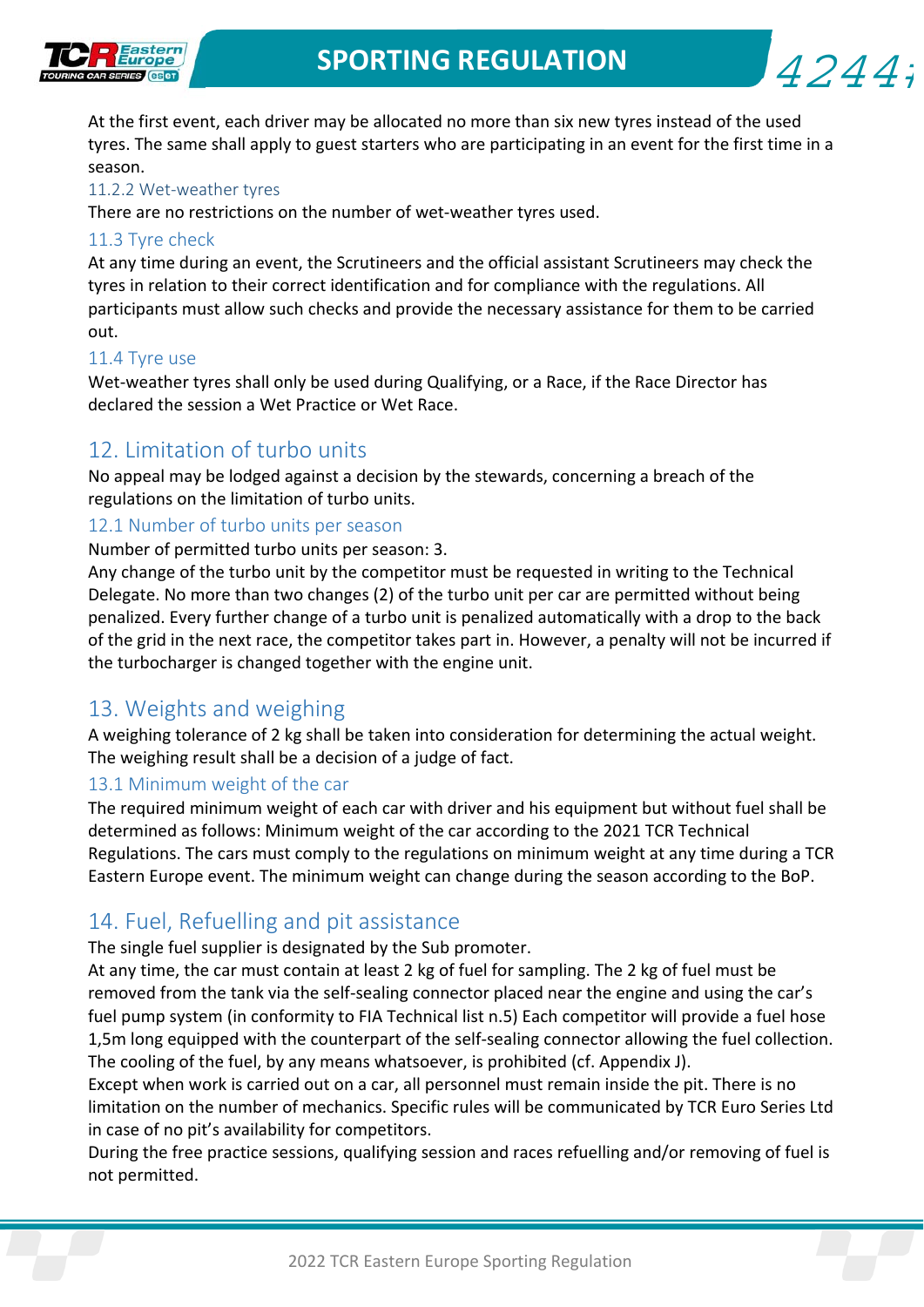

$$
4244i
$$

Any breach of the provisions of the Code or these Sporting Regulations relating to pit assistance and refuelling may result in the disqualification of the car and driver(s) concerned from the Competition.

# 15. Balance of performance and compensation weight automatic formula

The balance of Performance (BoP) will be defined by WSC before the start of the season and may be adjusted at any time by the TCR Technical Bulletins. In addition to the BoP, cars are also subject to the TCR Compensation Weight (CW), this will be defined by an Automatic Formula defined by TCR Technical Department (WSC). All changes to the CW will be communicated by the TCR Technical Department within 7 days prior the start of the Competition and ratified by the Stewards of the meeting at the latest on the day before the qualifying session.

Any breaches of these rules will be reported to the Stewards. Penalties may go as far as disqualification from the Competition.

## 16. Ballast weight

A *30kg* ballast will be added to the minimum weight of the car of a Competitor entered on Race‐ by‐Race entry at his first appearance in the Series and must be carried from the scrutineering. This ballast includes the Compensation Weight that shall be defined by TCR Notifications and or Bulletin/s and it's only applicable at the first appearance in the Series of a Race‐by‐Race entry.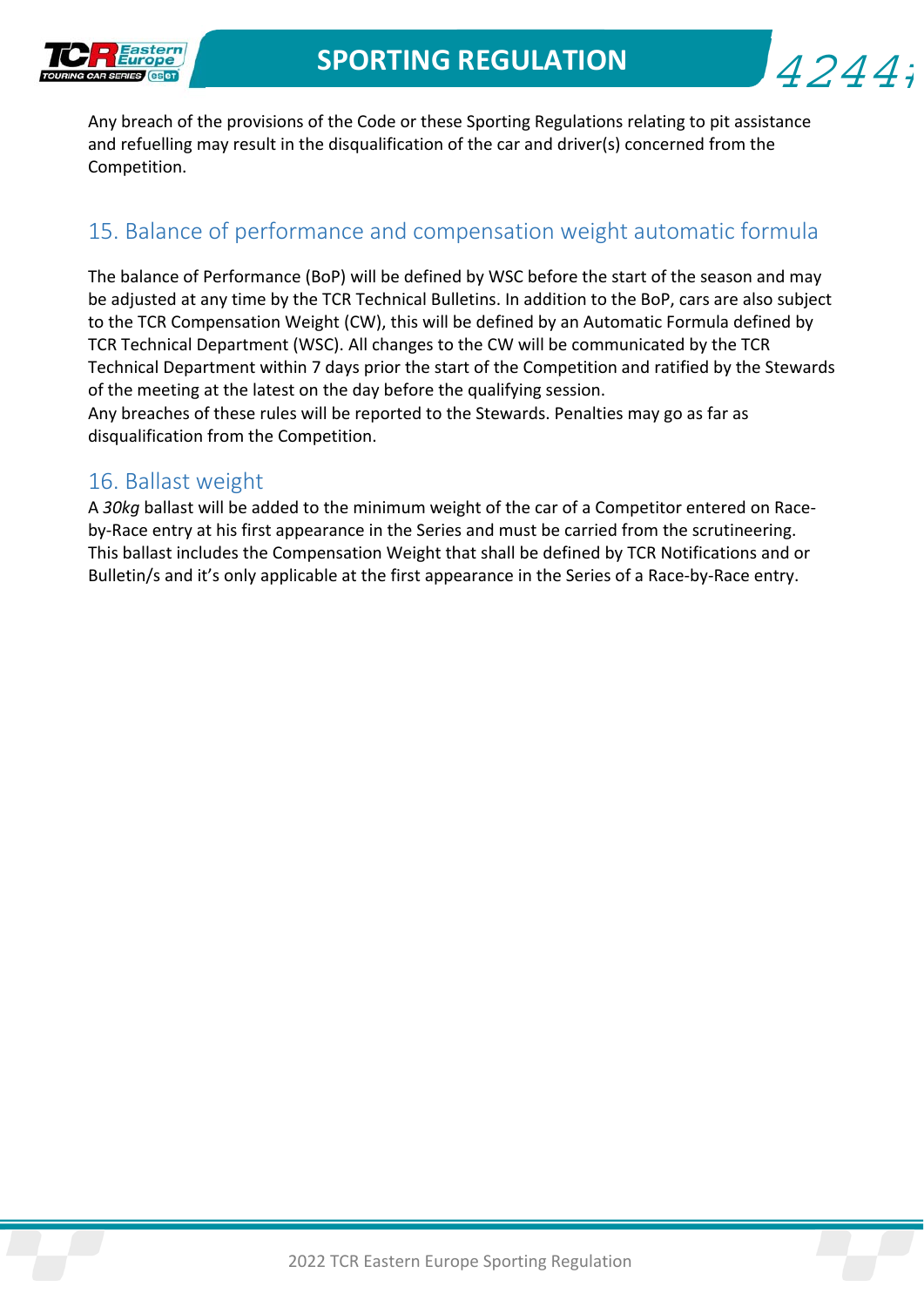

$$
4244i
$$

# Appendix 1: Steward penalties

Penalties are classified from Level 1 to Level 4 according to their importance, Level 4 is the most important level of penalty.

#### 1. Penalties during Qualifying

#### 1.1 Non‐respect of flags

Level 3 – Major or Dangerous: Best lap time of the session cancelled + driver under probation

#### 1.2 Non-respect of the track limits

Level 2: Corresponding lap time cancelled + Potential following lap time cancelled if the track limit infringement provided more speed to start the following lap

#### 1.3 Un‐sportsman conducts or aggressive driving

Level 1 – Minor: Warning

Level 2: Best lap time of the session cancelled

Level 3 – Major or Recurrent: All times of the session cancelled + driver under probation

1.4 Blocking or impeding or slowing down another driver

Level 1 – Minor: Warning

Level 2: Best lap time of the session cancelled

Level 3 – Major or Recurrent: All times of the session cancelled + driver under probation

#### 2. Penalties during races

2.1 Non-respect of position during the formation lap

Level 1: Minor or Non‐intentional: Warning

Level 2: Drive Through or time penalty

2.2 Non‐respect of the starting procedure

Level 1 - Minor or Non-intentional: Warning

Level 2: Drive Through or time penalty

Level 3 ‐ Major or Dangerous: Drive through and/or Stop & Go of "X" seconds (TBD) and/or disqualification of the race and/or championship points + driver under probation.

#### 2.3 Jump / False start

Level 1 ‐ Minor or Non‐intentional: Warning

Level 2: Drive Through or time penalty

#### 2.4 Contact in formation lap, under Safety Car procedure or after the finish of the race

Level 1 ‐ Minor or Non‐intentional: Warning

Level 2: Drive Through or championship points or time penalty

Level 3 - Major: Stop & go of "X" seconds (tbd) + driver under probation.

Level 4 ‐ Major and Dangerous: Stop & Go of "X" seconds (tbd) and/or disqualification of the race and/or championship points + driver under probation + possibility of supplementary penalty in championship points or grid positions for the next race.

#### 2.5 Overtaking under yellow

Level 2 ‐ Major: Drive Through or time penalty

Level 3 ‐ Major, Dangerous or Recurrent: Stop & Go of "X" seconds (tbd) + driver under probation 2.6 Overtaking under Safety Car procedure

Level 2 *‐* Major : Drive Through or time penalty

#### Level 3 - Major, Dangerous or Recurrent: Stop & Go of "X" seconds (tbd) + driver under probation

#### 2.7 Non‐respect track limits

Level 1: Warning

Level 2 ‐ Major, Dangerous or Recurrent: Drive Thru or time penalty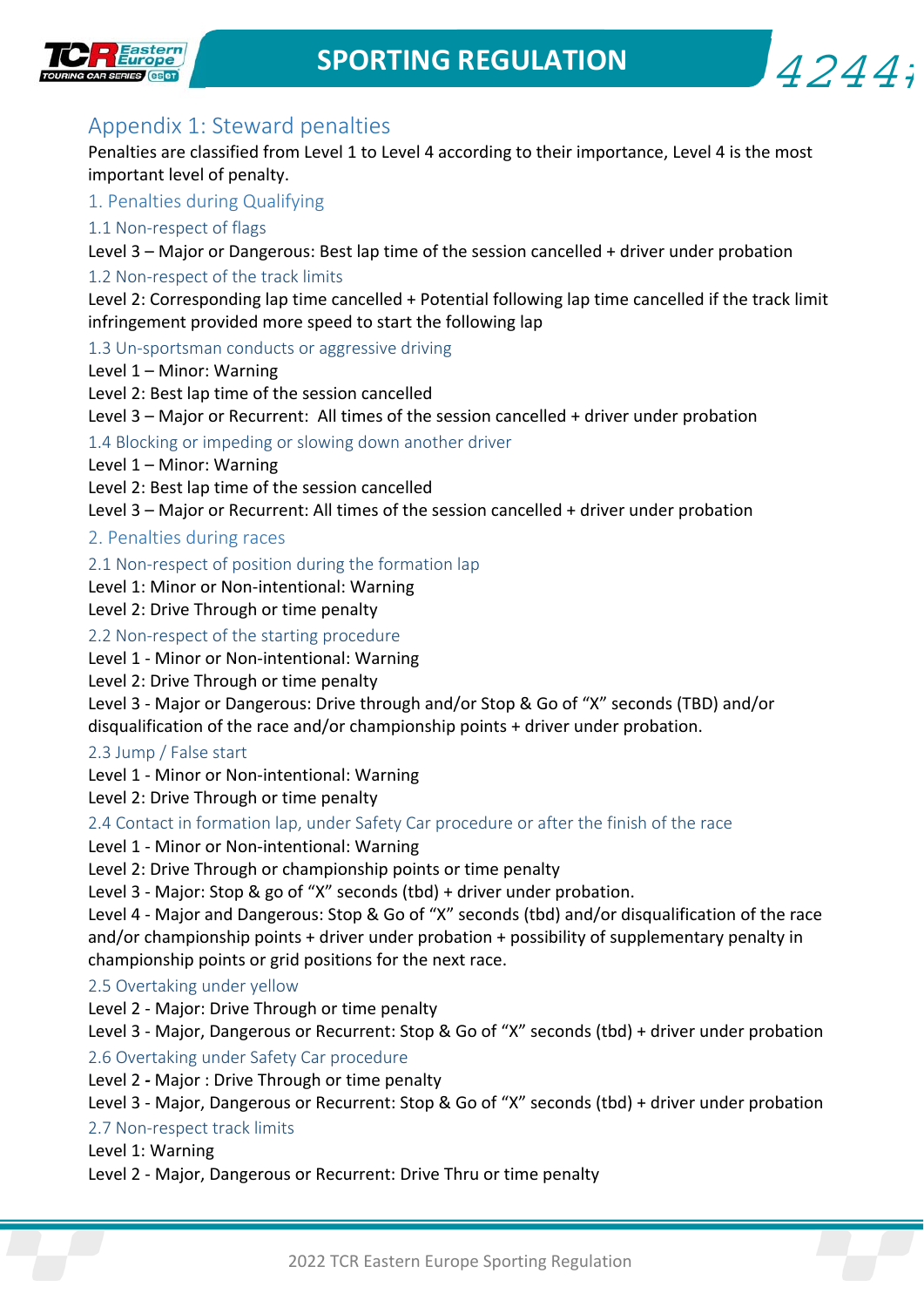

$$
4244i
$$

## 2.8 Position gain outside of track limits:

Level 1: If position immediately given back: Warning

Level 2 - Major, Dangerous or no position given back: Drive Through or time penalty

## 2.9 Contact with gain of position:

Level 1 ‐ Minor and/or position given back: Warning

Level 2: Drive Through or championship points or time penalty

Level 3 - Major: Drive Through and/or Stop & Go of "X" seconds (tbd) and/or championship points + Driver under probation.

Level 4 - Major causing an accident: Stop & Go of "X" seconds (tbd) and/or championship points + Driver under probation

## 2.10 Aggressive driving:

Level 1 ‐ Minor: Warning

Level 2: Drive Through or championship points or time penalty

Level 3 - Major: Drive Thru and/or Stop & Go of "X" seconds (tbd) and/or championship points + Driver under probation.

Level 4 ‐ Major and causing an accident: Stop & Go of "X" seconds (tbd) and/or disqualification of the race + driver under probation + possibility of supplementary penalty in championship points or grid positions for the next race.

## 2.11 Un‐sportsman like conduct:

Level 1 ‐ Minor: Warning

Level 2: Drive Through or championship points or time penalty

Level 3 - Major: Drive Thru or Stop & Go of "X" seconds (tbd) or championship points + Driver under probation.

Level 4 ‐ Major and causing an accident: Stop and go of "X" seconds (tbd) and/or disqualification of the race + driver under probation + possibility of supplementary penalty in championship points or grid positions for the next race.

## 2.12 Non‐respect of Race Control commands

Level 1: Warning

Level 2: Perturbing a race : Championship points

Level 3 ‐ Major, Perturbing a race, Dangerous or Recurrent: Drive Through and/or Championship points + driver under probation.

Time penalties as mentioned above may be 5 to 30 seconds long and added to the total race time of the sanctioned competitor.

If a competitor does not finish the race or is multiple laps down and that the decision can't be applied as described previously, the penalty can be transformed by officials and stewards into a championship point penalty or grid position penalty for the following race.

However, should either of the penalties be imposed but can't be accomplished because of the end of the race, or imposed after the end of the race, an additional time penalty of 30 seconds in case of Drive Through and 40 seconds in case of Stop & Go shall be added to the elapsed time of the car concerned.

All other offences committed to the technical and sporting regulations, technical or sporting Annexes or report, particular event regulations, FIA International Sporting Code will be submitted to the verdict of the officials and/or Stewards panel of each Event.

The following Events without reimbursement of the entry rees.<br>2022 TCR Eastern Europe Sporting Regulation If a driver or a competitor is disqualified from an Event for any technical and/or sporting reason, he/she cannot earn prizes for the concerned race or Event. Moreover, according to the importance of the offence, promoter can decide not to accept the competitor or driver's entry for the following Events without reimbursement of the entry fees.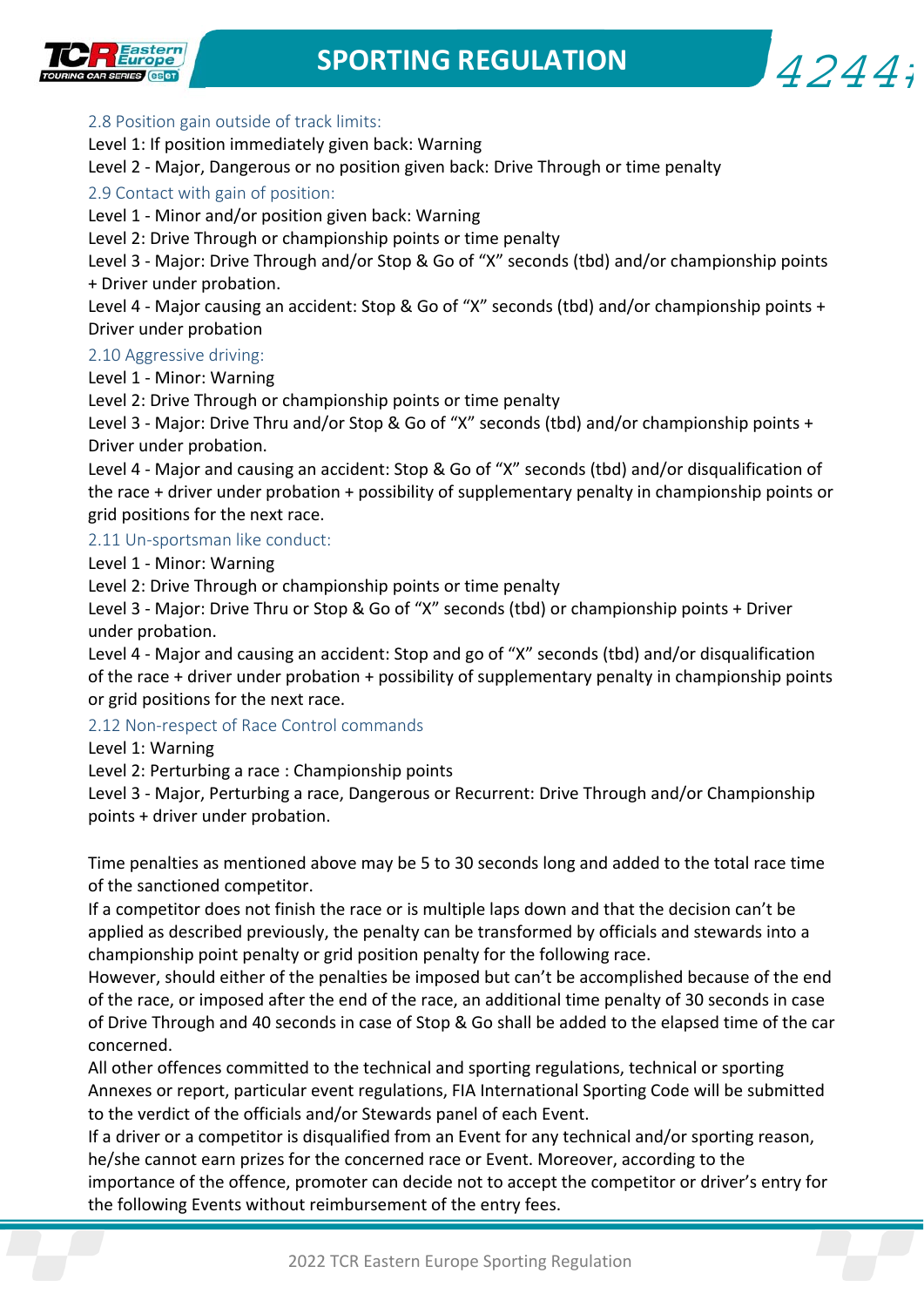$4244;$ 



#### 3. Drivers under probation

The officials and stewards can place a driver under probation after one or more incidents involving the driver. The affected driver will be notified of the probation by Steward's penalty report. A driver under probation who will be responsible and/or involved in a new incident will systematically receive a penalty of superior value.

#### 4. Aggravating factors

To protect competitors, following situations are considered as aggravating factors in the decision process of the Race Director and the Stewards:

Incidents happening during first laps after start or restart place the whole field in hazardous situations and can result in a multiple cars crash.

Incidents having heavy consequences are also considered as an aggravating factor. Incidents generated by a driver under probation.

#### 5. Behaviour Warning Points

Drivers involved in Incidents of any kind, or who have been penalized as per points 1. and/or 2. above may, in addition to their penalty, be awarded Behaviour Warning Points (BWP) by the Stewards of the Meeting.

The following scale may apply, subject to the decision of the Stewards of the Meeting : Level 2 Penalty: 1 BWP

Level 3 Penalty: 2 or 3 BWP depending of the offence.

Level 4 Penalty: 3 or 5 BWP depending of the offence. The number of BWP awarded will be listed on the Report of the Stewards of the event.

The number of BWP will be calculated per driver: ‐ A driver with 4 BWP will receive a 5‐place grid drop for the next race.

A driver with 5 BWP will receive a 10‐place grid drop for the next race

A driver with 6 BWP or more will start from Pitlane in the next race.

After these penalties have been awarded, the driver will have 3 BWP deducted from their score and the remainder will be carried forward to the next event in which the driver takes part.

Behaviour Warning Points will be carried forward event after event during the whole season. For each event in which the driver participates but gains no additional BWP, two points will be deducted. Negative scores will not be taken into account.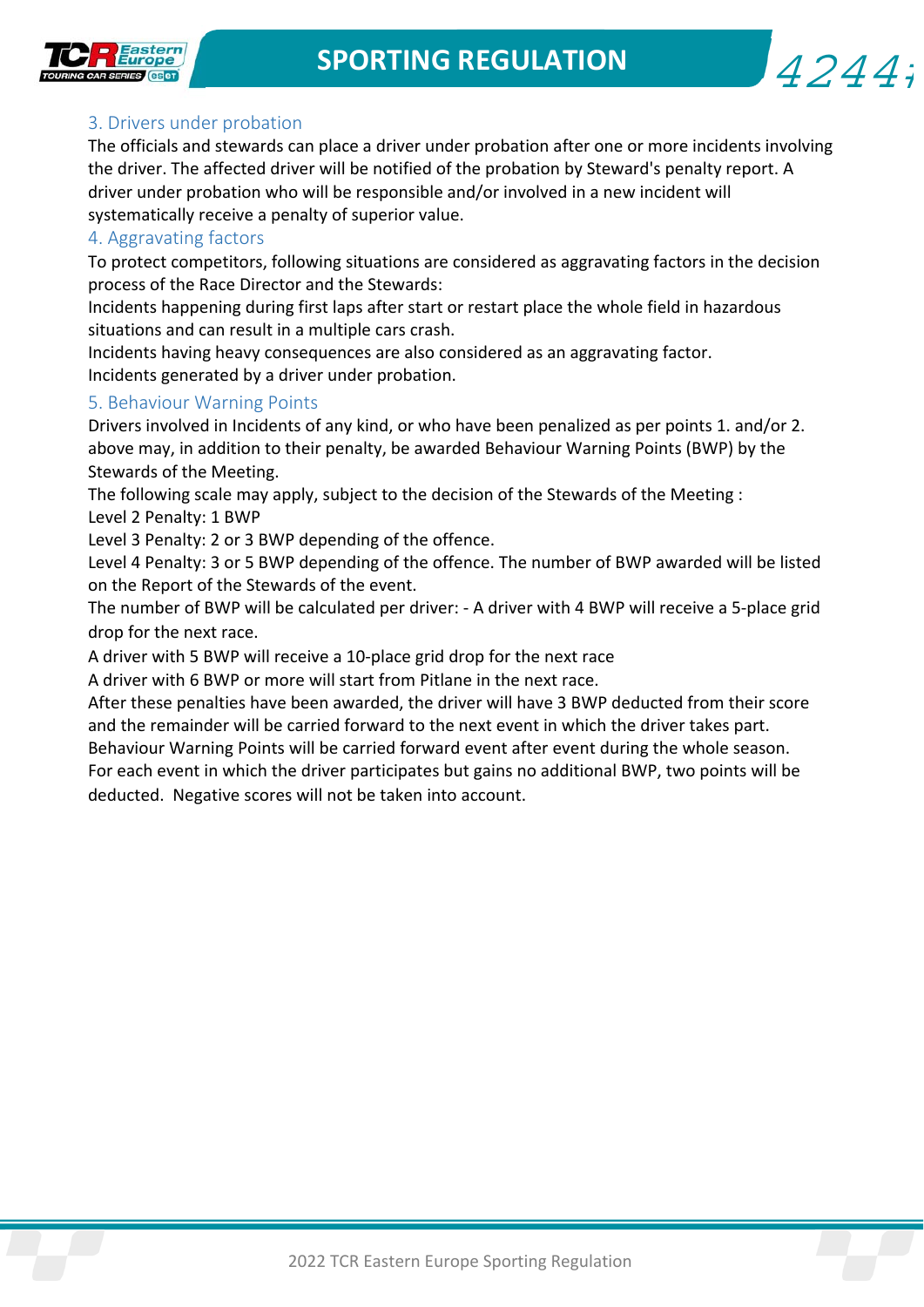

$$
4244\mathbf{i}
$$

## Appendix 2: Entry Form

KRENEK MOTORSPORT is the organiser of the 2022 TCR EASTERN EUROPE.

The TCR Eastern Europe Series consists in six car racing competitions taking place in Europe, from April to September 2022.The TCR Eastern Europe Series is regulated by "2022 TCR Eastern Europe Series Sporting Regulation" and "2022 TCR Technical Regulation" which are considered integral part of this entry form.

**ENTRY APPLICATION CLOSING DATE: 2 weeks before the first race ENTRY FEE / JUNIOR+TROPHY: 7.000 € / 5.000 € PER CAR full season for any registration received before 28.02.2022. This entry fees are including 4 slick tyres for free. Payment in rates possible 1st payment: 3.500€ / 2.500€ till 28.2., 2nd payment: 3.500€ / 2.500€ till 25.3.2022 ENTRY FEE / JUNIOR+TROPHY: 7.700 € / 5.000 € PER CAR full season ENTRY FEE / JUNIOR+TROPHY: 1.600 € / 1.000 € PER CAR per race TO BE PAID BY CLOSING DATE** 

| <b>ENTRANT INFORMATION</b>                     |                            |  |  |  |  |  |
|------------------------------------------------|----------------------------|--|--|--|--|--|
| <b>FULL SEASON: YES</b> ________________       |                            |  |  |  |  |  |
|                                                |                            |  |  |  |  |  |
|                                                |                            |  |  |  |  |  |
| Entrant Name*:<br>Title:                       | Team name:                 |  |  |  |  |  |
| Name:<br>Address:                              | Surname:                   |  |  |  |  |  |
| Postcode:                                      | Country:                   |  |  |  |  |  |
| Phone:                                         | Fax:                       |  |  |  |  |  |
| E-mail:                                        |                            |  |  |  |  |  |
| Team manager Name:                             |                            |  |  |  |  |  |
| License grade & Number:                        |                            |  |  |  |  |  |
| * kindly use same name as shown on the license |                            |  |  |  |  |  |
| <b>DRIVER INFORMATION:</b>                     |                            |  |  |  |  |  |
| Name:                                          | Surname:                   |  |  |  |  |  |
| Address                                        |                            |  |  |  |  |  |
| Postcode:                                      | Country                    |  |  |  |  |  |
| Phone:                                         | Fax:                       |  |  |  |  |  |
| E-mail:<br>Nationality:<br>Birthplace:         | Birth date:                |  |  |  |  |  |
| License grade & Number:<br>Facebook name:      | Preferred starting number: |  |  |  |  |  |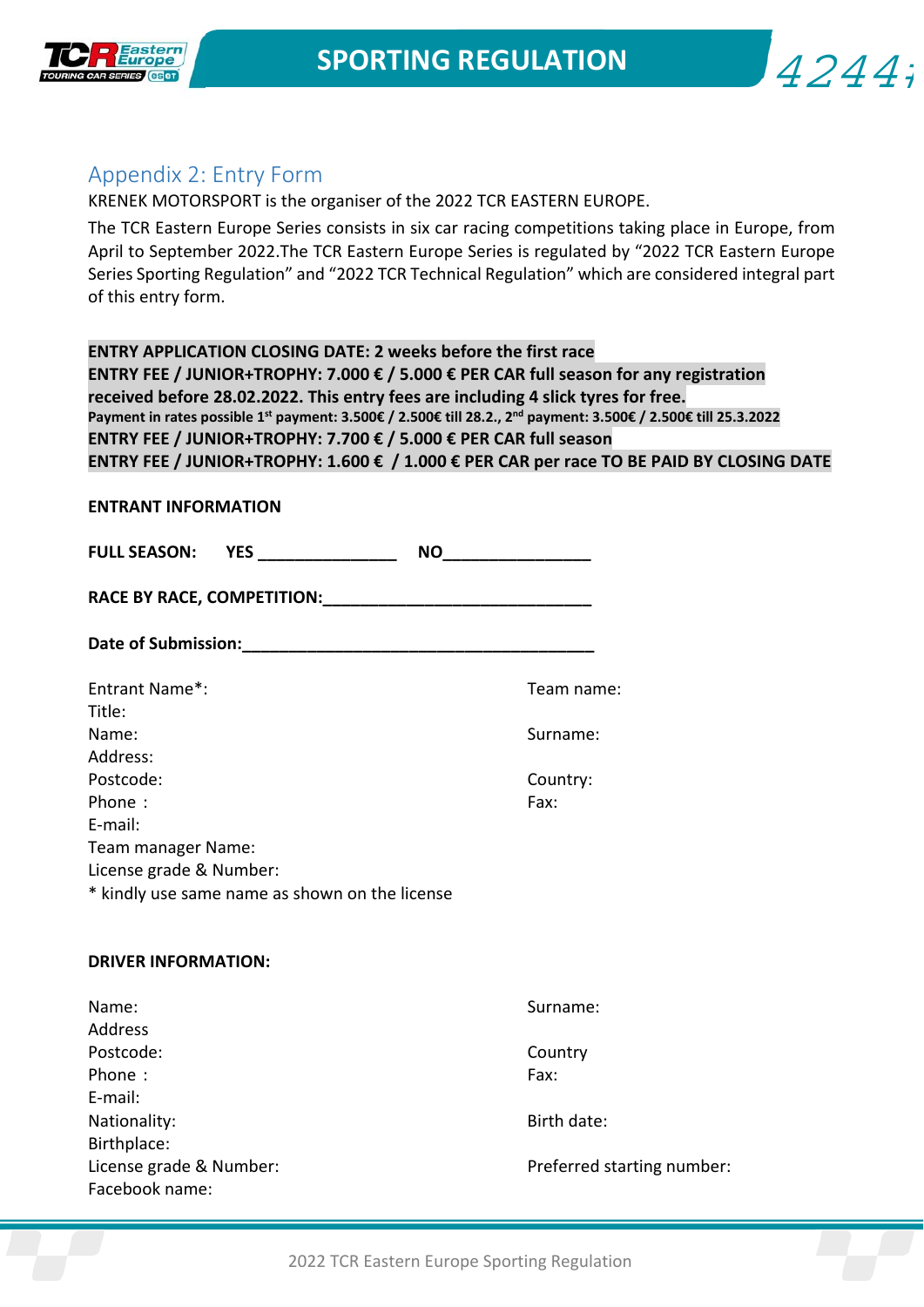

 $4244:$ 

#### **VEHICLE INFORMATION:**

Manufacturer/Make Model: Chassis Number: PLEASE ATTACHED THE FIRST PAGE OF THE TCR TECHNICAL FORM

#### **PAYMENT INFORMATION**

Entry fees shall be paid to KRENEK MOTORSPORT s.r.o. account as follows: **ENTRY APPLICATION CLOSING DATE: 2 weeks before the first race** 

#### **Bank Details & Beneficiary:**

KRENEK MOTORSPORT s.r.o., Revolucni 246, 250 64 Mesice, Czech Republic IBAN – CZ1301000000354059320277 SWIFT ‐ KOMBCZPPXXX

#### **INVOICING DETAILS:**

| Company Name:               |      |
|-----------------------------|------|
| Administrative Responsible: |      |
| E-mail:                     |      |
| Address:                    |      |
| Postcode:                   | Cour |
| Phone:                      | Fax: |
| VAT Number:                 |      |
|                             |      |

Country:

We the undersigned hereby make application to participate in the 2022 TCR Eastern Europe Series. We confirm that we have read and understood the provisions of the International Sporting Code, the "2022 TCR Eastern Europe Series Sporting Regulations" and the "2022 TCR Technical regulation", and we agree on our own and on behalf of everyone associated with our participation to the 2022 TCR Eastern Europe Series to observe and be bound by them.

We declare that we are physically and mentally fit to take part in the event and we are competent to do so. We acknowledge that we understand the nature and type of the competition and the potential risk inherent with motor sport and agree to accept that risk.

We undertake that at the time of the event to which this entry relates we shall have passed or am exempt from an ASN specified medical examination within the specified period.

We declare that to the best of my belief the driver possesses the standard of competence necessary for an event of the type to which this entry relates and that the vehicle entered is suitable and roadworthy for the event having regard to the course and the speeds which will be reached.

We declare that we have examined this Entry Form and that the information given is true, correct and complete.

We understand that any change to the details given on this Entry form must be notified to KRENEK MOTORSPORT s.r.o., at latest at the official closing date of the entries.